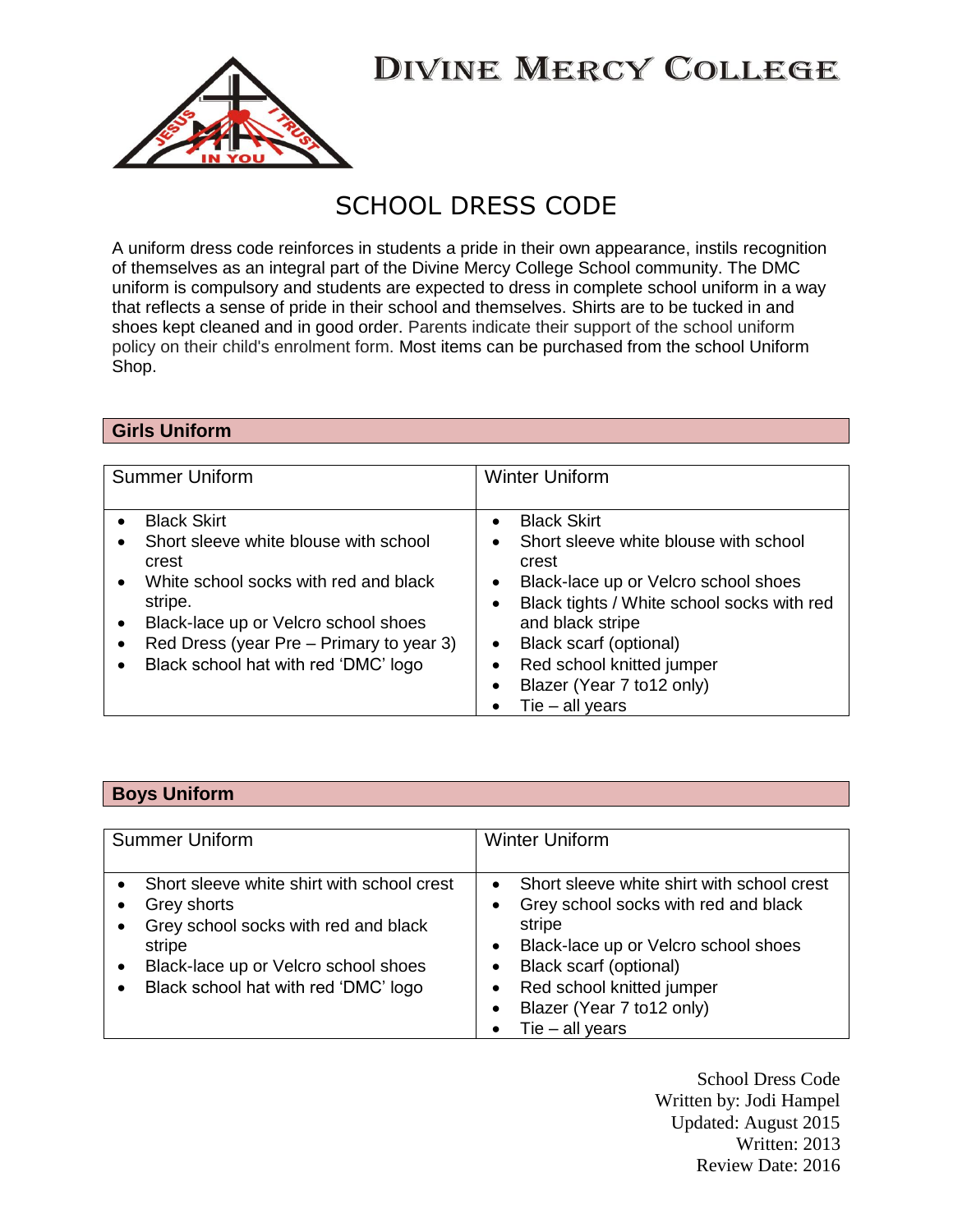

## **Girls and Boys Sport Uniform**

| <b>Summer Sports Uniform</b>                                                                                                                                                                                                                                                                                                                                                                                                                                                                 | <b>Winter Sport Uniform Additions</b>                                                                                                                                                                |
|----------------------------------------------------------------------------------------------------------------------------------------------------------------------------------------------------------------------------------------------------------------------------------------------------------------------------------------------------------------------------------------------------------------------------------------------------------------------------------------------|------------------------------------------------------------------------------------------------------------------------------------------------------------------------------------------------------|
| Sports shirt with school logo<br>Primary School - White Sports Shirt<br>$\Omega$<br>High School - Black and White Shirt<br>$\circ$<br>Faction shirt with school logo - to be worn<br>on carnival days and as instructed<br>Black shorts (loose fitting) with DMC logo<br>White sports socks with red and black<br>stripes<br>Predominantly white runners with NON<br>$\bullet$<br>MARKING SOLES. Black/coloured<br>runners are not suitable, nor are Dunlop<br>volley or canvas design shoes | School tracksuit<br>Primary School Track Suit - black zip up<br>jacket with DMC logo and black tracksuit<br>pants with DMC logo<br>High School Track Suit - Black and red<br>pants and zip up jacket |

### **For clarification:**

### **BAG**

DMC School Bag is compulsory for all students

#### **SHOES**

Black "School Shoes" (Velcro or lace up) leather or leather type. Suede or canvas type shoes are not classified as "school shoes" and are not suitable. School shoes heel is to be no more than 2cm in height. Sports shoes are to be predominantly white runners with NON MARKING SOLES, no Black/coloured runners are not suitable, nor are Dunlop volley or canvas design shoes

#### **HAIR**

Hair styles in keeping with College standards. No hair product or 'rats tails'. Hair must be neat and styled in a manner in keeping with College school standards. Students with hair longer than collar length are to wear their hair tied back with school coloured hair ties (white, red or black only - other colours are not acceptable). All hair must be clean with fringes above eyebrow length.

#### **LABELLING**

All items must be clearly labeled with the child's name – including surname. Names can fade with washing so please reapply when required. Pre-owned items need to have the previous owner's name removed before being renamed.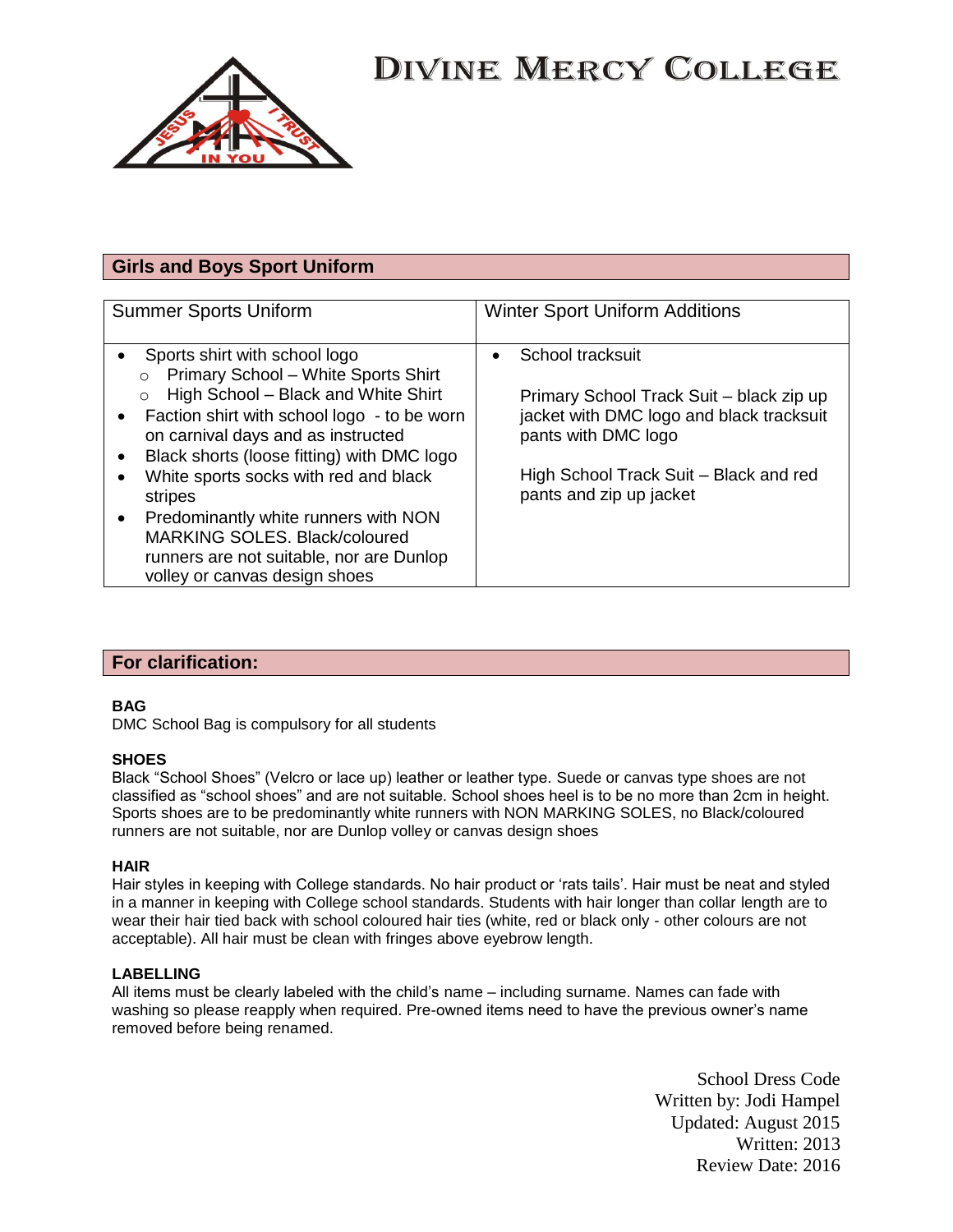

### **JEWELLERY & MAKE UP**

Jewellery is limited to a watch, earrings (girls only) and a necklace. If earrings are worn they are limited to plain gold or silver studs or sleepers and only one pair may be worn at a time – one in each ear, or not at all. If a necklace is worn, then only one necklace is to be worn with a cross. Bracelets and rings are not to be worn. No students are permitted to wear make-up or fake/acrylic nails at school. If students have make up on at school they will be provided with makeup removal to remove makeup immediately.

### **SPORT UNIFORM – all years**

Sports clothes are to be worn correctly on the days set aside.

During term 1 & 4 – High School Students will need to wear summer uniform to school and change into PE uniform prior to class and change back at the end of class.

During term 2 & 3 - Full tracksuit, with sports shirt to be worn to and from school with sports shorts underneath their track pants. Students will wear sports shorts during PE lessons and when required faction t-shirt.

### **HATS**

Black school hat with red 'DMC' logo is compulsory all year for recess, lunch and during PE classes. School hats are worn by all year groups during physical education classes and all year during recess and lunch breaks.

### **INFRINGEMENTS**

After three (3) infringements a Parent letter will be sent home requesting that the student conform to College guidelines. If the student continues not to wear correct school uniform then the student will receive an after school detention. If the student still continues not to wear correct school uniform then the students will not be able to attend classes and will be sent home. This will be continued until the situation is resolved.

The final decision in matters pertaining to uniform rests with the Year Coordinator and Principal.

### **Reference list**

"Policies". *Corpus Christi College*. N.p., 2017. Web. 13 April 2015.

"Policies - Dalkeith Primary School". *Dalkeith Primary School*. N.p., 2017. Web. 13 April 2015.

"Policies | Mater Christi". *Mcps.wa.edu.au*. N.p., 2017. Web. 13 April 2015.

"Policy Groups | Policy Library". *Education.nsw.gov.au*. N.p., 2017. Web. 13 April 2015.

"Policy and Procedure Guildines". *Australian Independent Schools WA* [www.ais.wa.edu.au/policy-and-procedure-guidelines](http://www.ais.wa.edu.au/policy-and-procedure-guidelines) N.p., 2017. Web. 13 April 2015.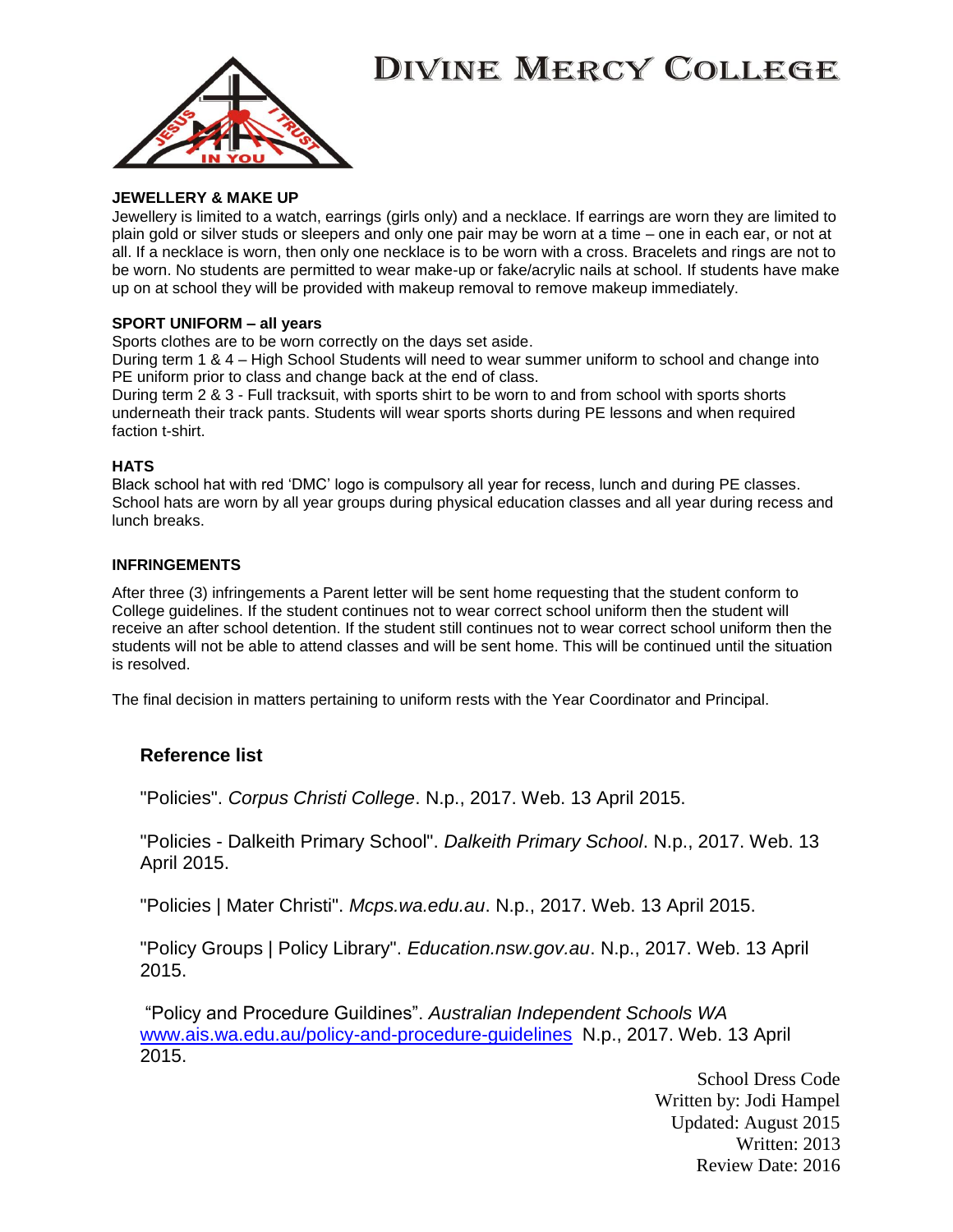

"Publications". *Tranby.wa.edu.au*. N.p., 2017. Web. 13 April 2015.

## **APPENXID 1 – LETTER TO PARENTS REGARDING UINFORM STANDARD**

Dear Parents/Guardians,

Divine Mercy College has a set uniform / dress code for all students that must be followed. Presentation is highly important on and off school grounds. Please find enclosed a copy of our school uniform policy and details of how infringements will be dealt with for your perusal.

At Divine Mercy College we are deliberately conservative in this area because we believe that it contributes to a safe and settled learning environment. Students are not permitted to alter or enhance their appearance by any artificial means. This includes, but is not limited to, the following: hair extensions, eyelash extensions, fake tans, false nails or extreme hair-cuts or colouring.

Students should take pride in their uniform and general appearance and are expected to conduct themselves with dignity and self-respect. Appropriate manners and speech are expectation and include common courtesies such as please and thank you.

If you have any questions regarding this matter please do not hesitate to contact us.

Kind regards,

\_\_\_\_\_\_\_\_\_\_\_\_\_ Teacher name **Title** 

----------------------------------------------------------------------------------------------------------------

Please sign below and return to Homeroom teacher.

## **I have read and understand the details of the school uniform policy**

**Signed: Parent/Guardian \_\_\_\_\_\_\_\_\_\_\_\_\_\_\_\_\_\_\_\_\_ Date: \_\_\_\_\_\_\_\_\_\_\_**